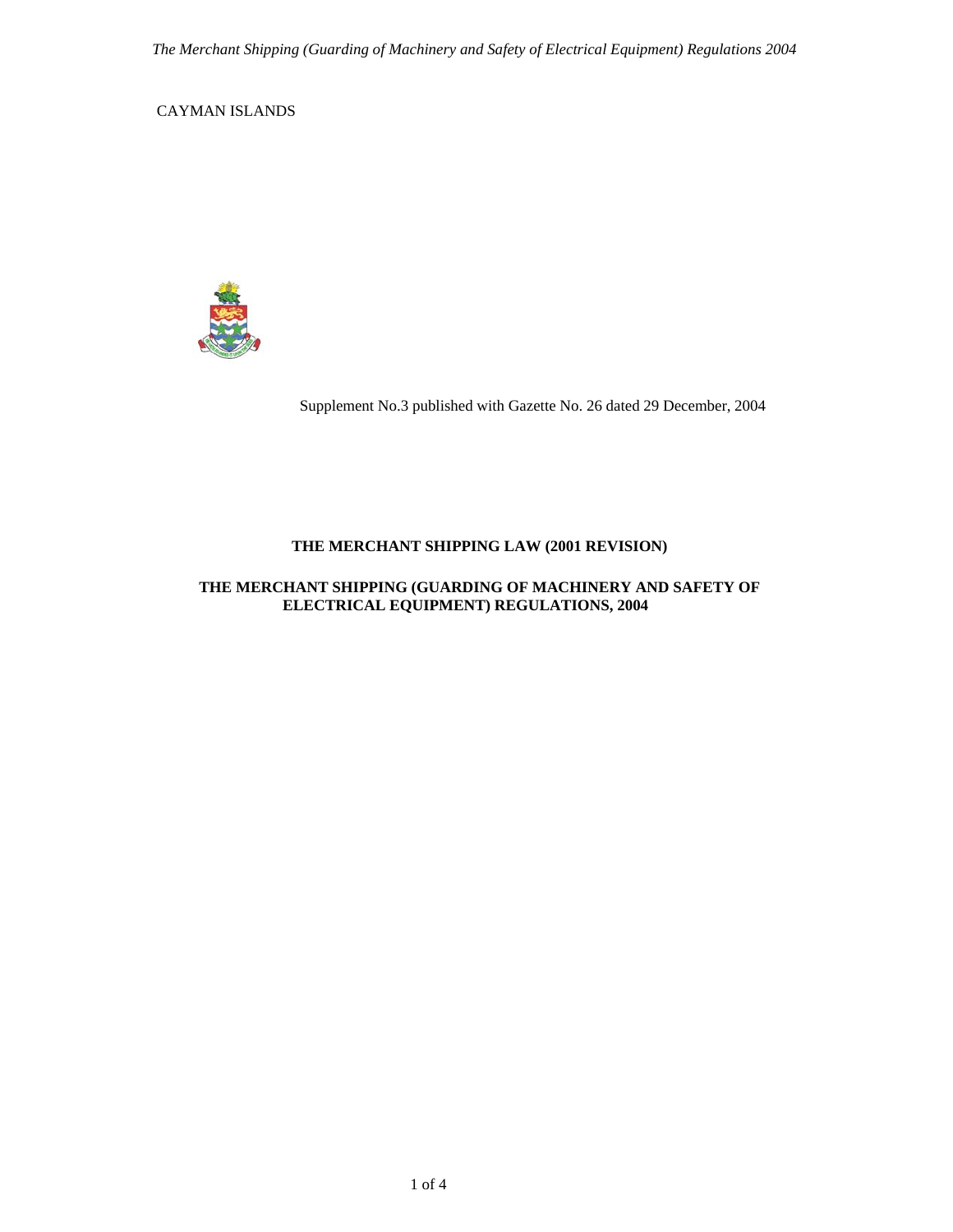## **ARRANGEMENT OF REGULATIONS**

- <span id="page-1-0"></span>1. Citation
- 2. [Interpretation](#page-2-1)<br>3. Application
- 3. [Application](#page-2-2)<br>4. Safety of nat
- 4. [Safety of navigation requirements](#page-2-3)<br>5. Electrical equipment
- 5. <u>[Electrical equipment](#page-3-0)</u><br>6. Penalties
- 6. [Penalties](#page-3-1)<br>7. Restriction
- 7. [Restrictions on the granting of exemptions](#page-3-2)<br>8. Approvals
- 8. [Approvals](#page-3-3)<br>9. Offences a
- [Offences and penalties](#page-3-4)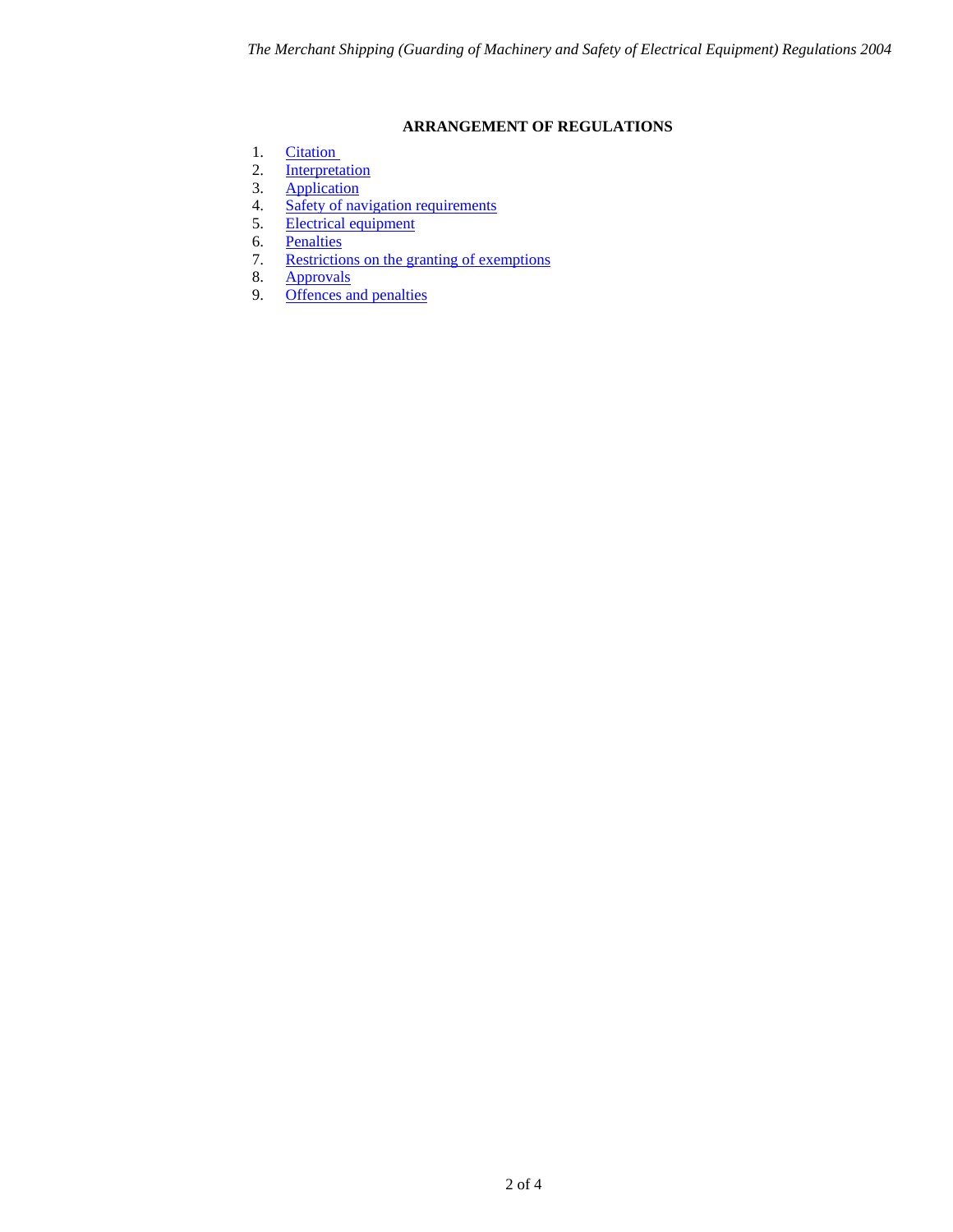### **THE MERCHANT SHIPPING LAW (2001 REVISION)**

### **THE MERCHANT SHIPPING (GUARDING OF MACHINERY AND SAFETY OF ELECTRICAL EQUIPMENT) REGULATIONS, 2004**

The Governor in exercise of the powers conferred on him by sections 255 and 459 of the Merchant Shipping Law (2004 Revision) makes the following Regulations:

<span id="page-2-0"></span>1. These Regulations may be cited as the Merchant Shipping (Guarding of Machinery and Safety of Electrical Equipment) Regulations, 2004. **Citation** 

## <span id="page-2-1"></span>Interpretation 2. (1) In these Regulations unless the context otherwise requires-

"employer" means the person for the time being employing the master; and

"offshore unit" has the meaning ascribed to it in section 162 of the Merchant Shipping (Marine Pollution) Law, 2001.

(2) For the purposes of these regulations, machinery is securely guarded if it is protected by a properly installed guard or device of a design and construction which prevents foreseeable contact between a person or anything worn or held by a person and a dangerous part of the machinery.

<span id="page-2-2"></span>Application 3. (1) Subject to paragraph (2), these regulations except regulation 8, apply to-

- (a) Cayman Islands ships; and
- (b) ships other than Cayman Islands ships when they are in Cayman Islands waters.

(2) These regulations do not apply to-

- (a) fishing vessels;
- (b) pleasure vessels;
- (c) offshore installations whilst on or within 500 metres of their working stations; or
- (d) ships in which there is for the time being no master or crew or watchman.

(3) The Director may grant exemptions from all or any of these regulations, as may be specified in the exemption, for classes of cases or individual cases on such terms, if any, as he may so specify and may, subject to giving reasonable notice, alter or cancel any such exemption.

<span id="page-2-3"></span>Safety of navigation requirements

4. (1) Subject to paragraph (2), the employer and the master shall ensure that every dangerous part of the ship's machinery is securely guarded unless that part is of such construction, is so positioned or is otherwise safeguarded so as to be as safe to anyone on board as if it were securely guarded.

(2) It is a defence for a person charged in respect of a contravention of paragraph (1) to show that it was necessary for the dangerous part of machinery to be in motion whilst it was not securely guarded to ensure the safety of the ship or for the purposes of an examination and any adjustment, lubrication or test shown by that examination to be immediately required so long as-

- (a) exposure of the dangerous part was the minimum that was necessary;
- (b) exposure was authorised by a responsible ship's officer or other responsible person;
- (c) examination was carried out only by a competent person;

(d) any person who was required to be close to the machinery had, so far as was reasonably practicable, an area which was of adequate size, properly illuminated and clear of obstructions and loose material in which to work;

(e) any person operating or close to the machinery had been instructed as necessary in the safe systems of work for that machinery and in the dangers arising from and the precautions to be observed while the machinery was operating; and

(f) a conspicuous notice warning of the danger was exhibited on or close to the machinery.

(3) The employer and the master shall ensure that all guards and other devices provided in pursuance of these regulations are of substantial construction and properly maintained and, subject to paragraph (2), kept in position whilst the parts to be guarded are in motion.